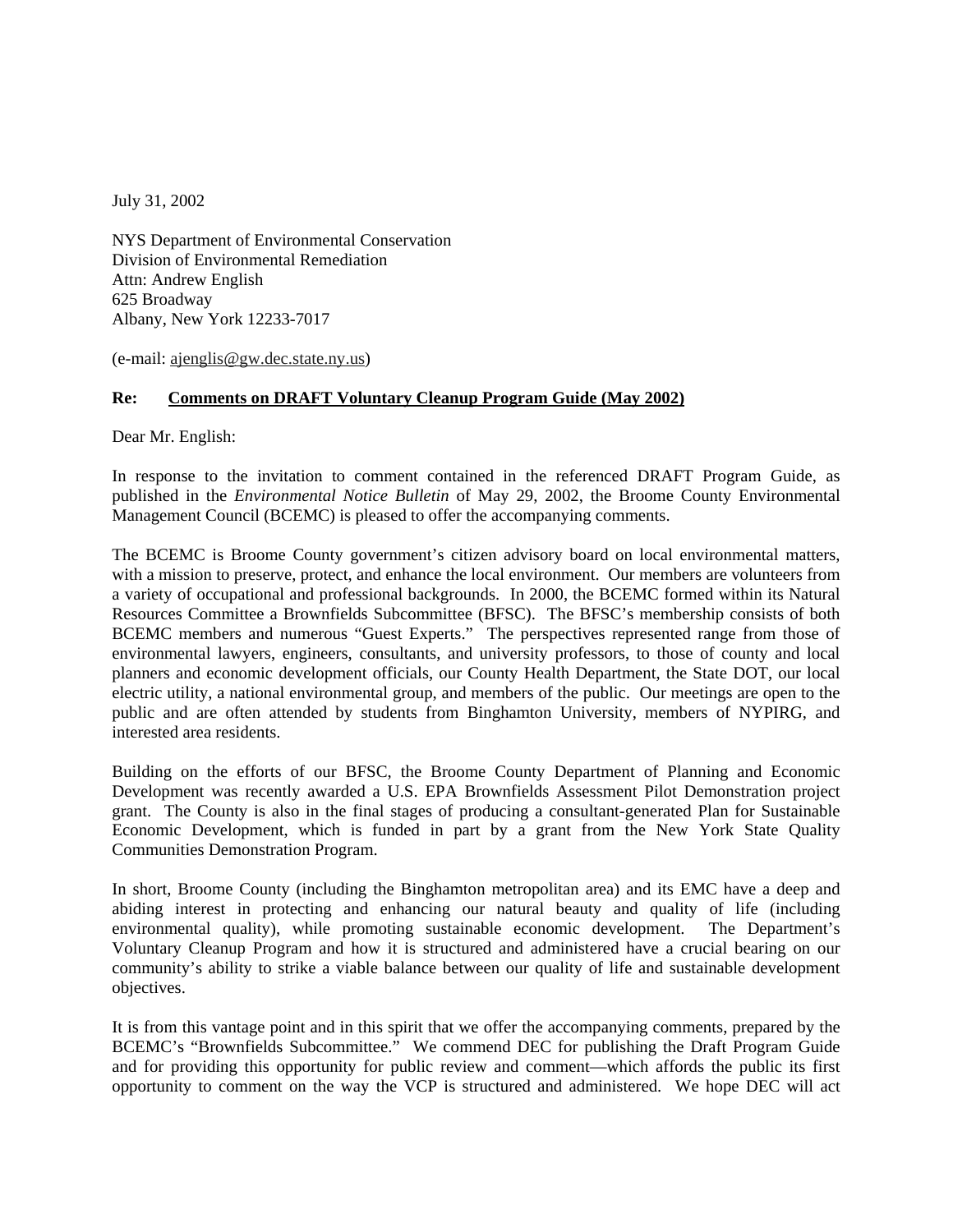promptly, following the close of the comment period, to issue a revised VCP Guide which reflects the valid and persuasive comments received.

We also hope that DEC will take advantage of the dialogue initiated by this process to convene following the publication of a revised VCP Guide—public workshops around the State to exchange ideas on ways to further improve New York's VCP and to make it more "user friendly." (We stand ready to assist DEC in scheduling and hosting such a forum in Broome County.)

Our comments can be briefly summarized as follows:

- 1) The role of the State Department of Health (DOH) in the approval of VCP work plans and reports needs to be more carefully delineated to ensure that DOH's inputs are timely, focused on relevant public health concerns, and consistent with the understandings established in the applicable Voluntary Cleanup Agreement (VCA).
- 2) DEC should take a more flexible role when it comes to issuing a liability release (or lesser form of assurance, such as a No Further Action letter) in appropriate cases (e.g., where a Phase II ESA properly concludes that all necessary response action has been taken), even where a property owner or prospective purchaser has not completed an investigation or other "substantive work" under a VCA.
- 3) It is not clear that existing law gives DEC the authority to enter into VCAs at "hazardous substance" sites that do not also involve State-regulated hazardous wastes and/or petroleum—at least without the knowing and explicit agreement of the volunteer to assume cleanup responsibility for these currently unregulated materials.
- 4) DEC should eliminate the anomalous SEQR coverage of voluntary cleanups undertaken by innocent non-owners (while responsible parties and owners are exempt), by amending the SEQR regulations to add such cleanups (at other than "Class 2" Registry sites) to the list of SEQRAexempt "Type II" actions.
- 5) As an incentive to join the VCP, DEC should consider eliminating as reservations or re-openers in liability releases granted to innocent non-owners the discovery of previously unknown onsite or offsite contamination. Also, the Program Guide should add an exemption, similar to that recently established by federal law, absolving innocent owners from liability for contamination originating offsite on or under the property of an unrelated third party.
- 6) DEC should establish a firm policy against post-VCA Registry listings (or threatened listings) in circumstances likely to be counter-productive to the goals of the VCP. The threat of Registry listing should never be used to coerce innocent owners or non-owners to take responsibility for cleanup activities for which they have no legal liability or culpability.
- 7) The Program Guide should establish a clear role for "Qualitative Exposure Assessments" in setting risk-based cleanup standards or objectives appropriate (and protective) for the contemplated use, and in determining when there is a sufficient risk of downwind air emission exposures to justify the preparation of a Community Air Monitoring Plan.
- 8) In any case, the Program Guide needs to make more clear the intended role of the Community Air Monitoring Plan, which is referenced only in Appendix D.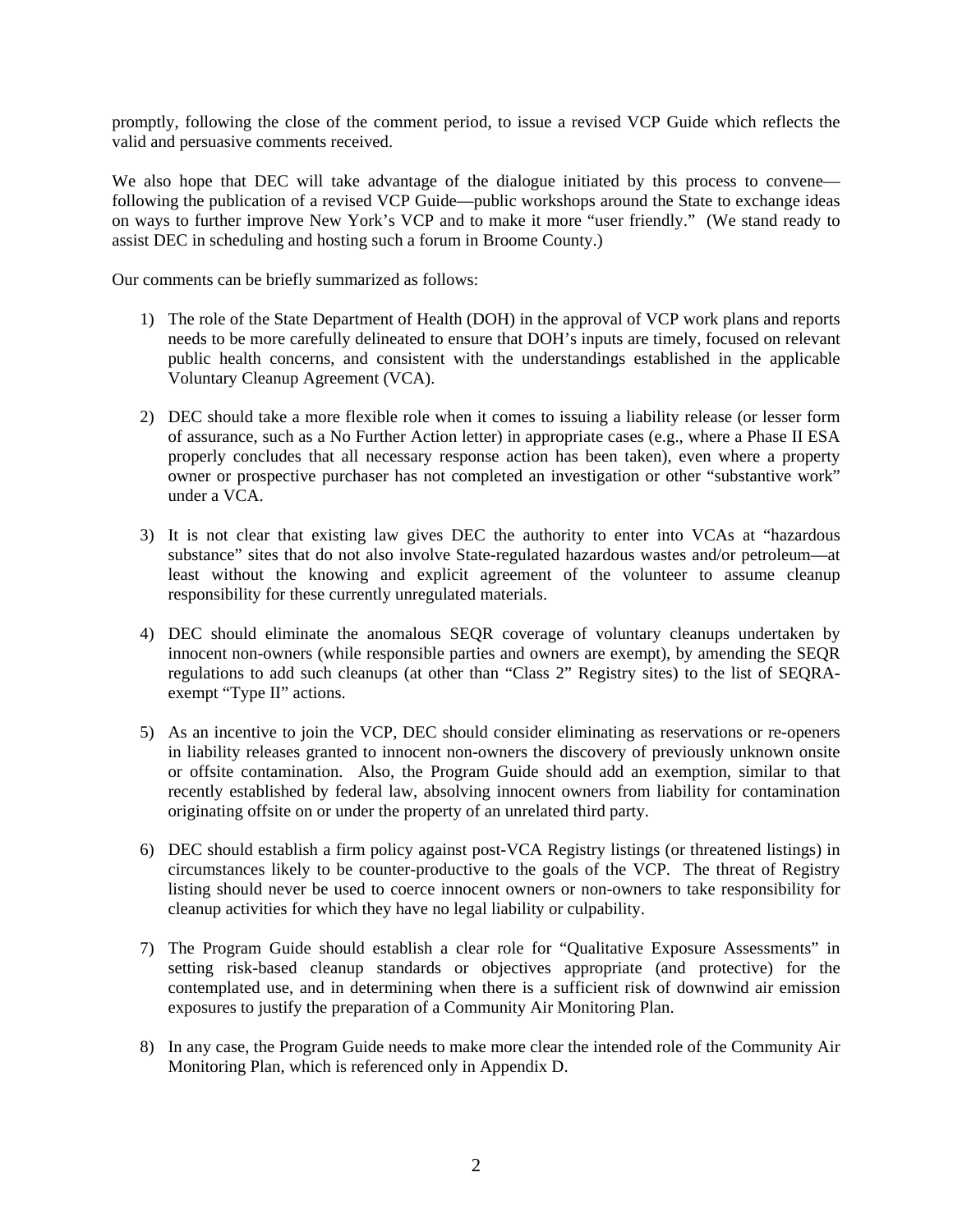- 9) DEC's insistence on the use of "licensed professional engineers registered in New York State," to the exclusion of all other environmental professionals, in the preparation of all remedial work plan documents, in personally overseeing and implementing the work plan and all construction activities, and in evaluating the adequacy of all remedies (whether or not involving engineering controls) is inappropriate and unnecessary.
- 10) If DEC decides to retain the use in the VCP, even for non-Registry sites, of the Part 375 remedy evaluation factors (many of which are not relevant and/or appropriate), it should at least add the following two factors (which ARE relevant and appropriate): (1) protectiveness of the remedy in light of the contemplated use; and (2) compatibility with opportunities for productive reuse.
- 11) Given the lack of VCP-specific cleanup standards, DEC should either drop the requirement that all of the "major SCGs for the site" [SCGs are State Standards, Criteria, and Guidance] must be listed and discussed, or allow cleanup volunteers to retain qualified environmental professionals (not limited to engineers) to document why some or all of these SCGs are inapplicable to a particular VCP site in light of site-specific conditions and/or the site's contemplated use. Fundamentally, however, the program needs VCP-specific cleanup standards. DEC should develop such standards (with or without DOH assistance), taking into account different types of sites, kinds of contamination, and anticipated uses.

Thank you for your consideration of these comments.

Respectfully submitted,

D. Duke Holdsworth Stacy Merola Chairman, Broome County EMC Director, Broome County EMC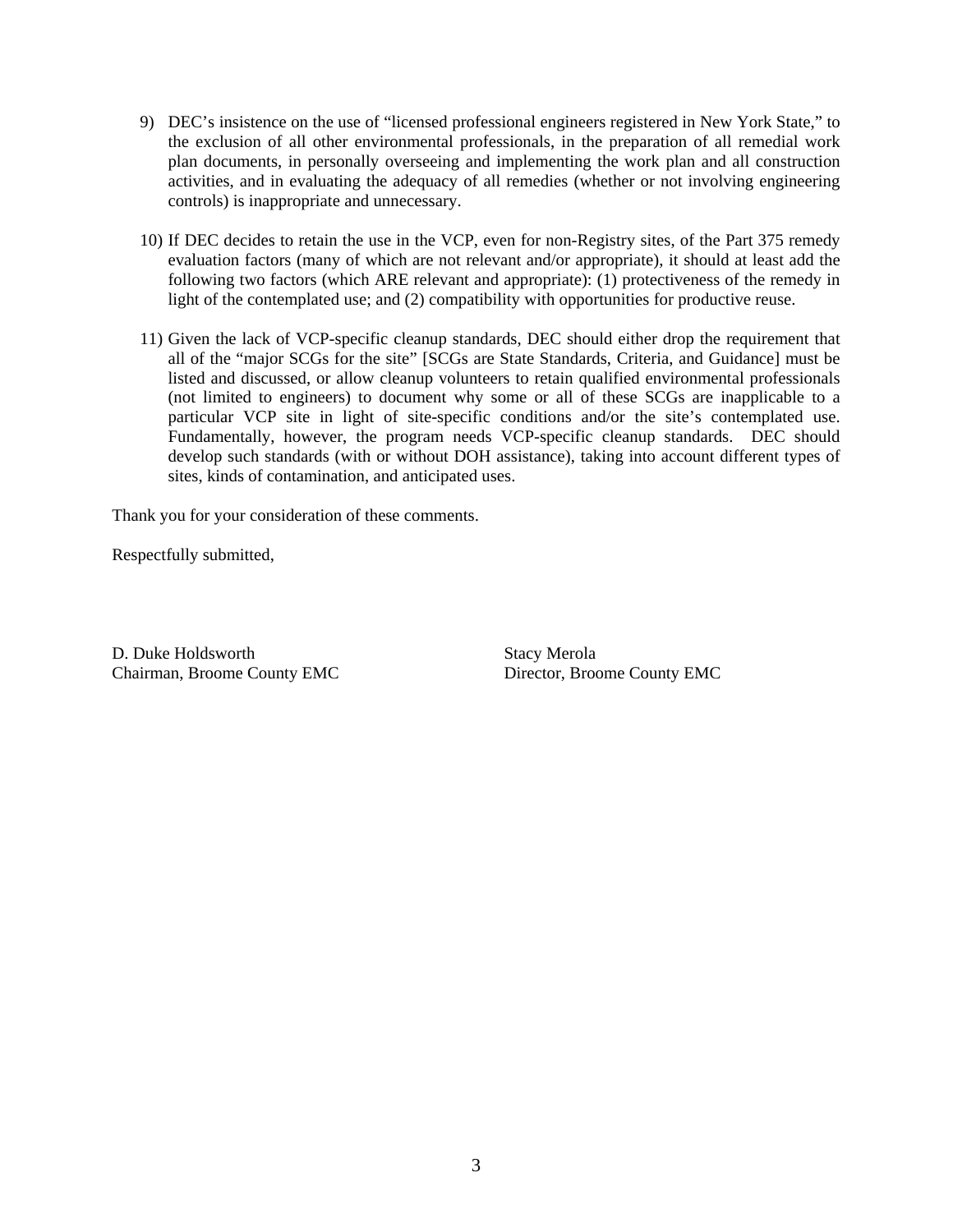*Attachment (pages 4 – 12)* 

# *DETAILED COMMENTS OF THE BROOME COUNTY ENVIRONMENTAL MANAGEMENT COUNCIL'S BROWNFIELDS SUBCOMMITTEE*

Comments on DRAFT "Voluntary Cleanup Program Guide" New York State Department of Environmental Conservation Comment Deadline: August 27, 2002

### **Who We Are**

 The Broome County Environmental Management Council (BCEMC) was established in 1971 by the Broome County Legislature to preserve, protect and enhance the local environment. We are one of twenty-four EMCs in New York State.

The members of the BCEMC are County residents with a concern for the environment. While some of our members have formal training in the environmental field, many of us are self-taught. BCEMC volunteers are from a variety of occupational and professional backgrounds, including business, education, engineering, science, and homemaking.

The BCEMC's Brownfields Subcommittee (BFSC) was formed in the Fall of 2000. Its main objectives were to: develop a prioritized list of top brownfield sites [in Broome County] with redevelopment potential; develop a methodology for marketing developable properties, while flagging environmental liabilities; propose strategies for promoting redevelopment and reuse of high-value sites; and identify and pursue additional sources of funding and expertise. The BFSC is made up not only of interested BCEMC members, agency liaisons and staff, but also of a number of additional representatives of state and local governments (planners, economic development officials, and environmental specialists), university faculty and students, and private-sector attorneys, consultants, and business representatives.

#### **General Comment**

We commend DEC for releasing the *Voluntary Cleanup Program Guide* for public review and comment. The Voluntary Cleanup Program (VCP) is one of DEC's most important initiatives even though it does not yet enjoy a specific Legislative basis. Its importance to Broome County in particular cannot be overstated.

DEC Region 7, which includes Broome County, contains at least 40 known VCP sites and 13 known municipal brownfield (environmental restoration) sites. If these are collectively considered "brownfield" sites, this Region has the second highest *per capita* concentration of official brownfields among DEC's 9 regions (Region 6 has the highest). The BFSC has identified around 80 brownfield properties (not counting many private VCP sites and high-hazard federal and state Superfund sites). A recently awarded EPA Brownfields Assessment Pilot Demonstration program grant will enable Broome County to expand its site inventory and characterization effort.

Many more brownfield sites would participate in DEC's voluntary cleanup and environmental restoration programs if these programs were more "user-friendly."

The County has a shortage of new developable land with adequate infrastructure. The economic revitalization of the City of Binghamton, the Town of Union, and other urban parts of the County is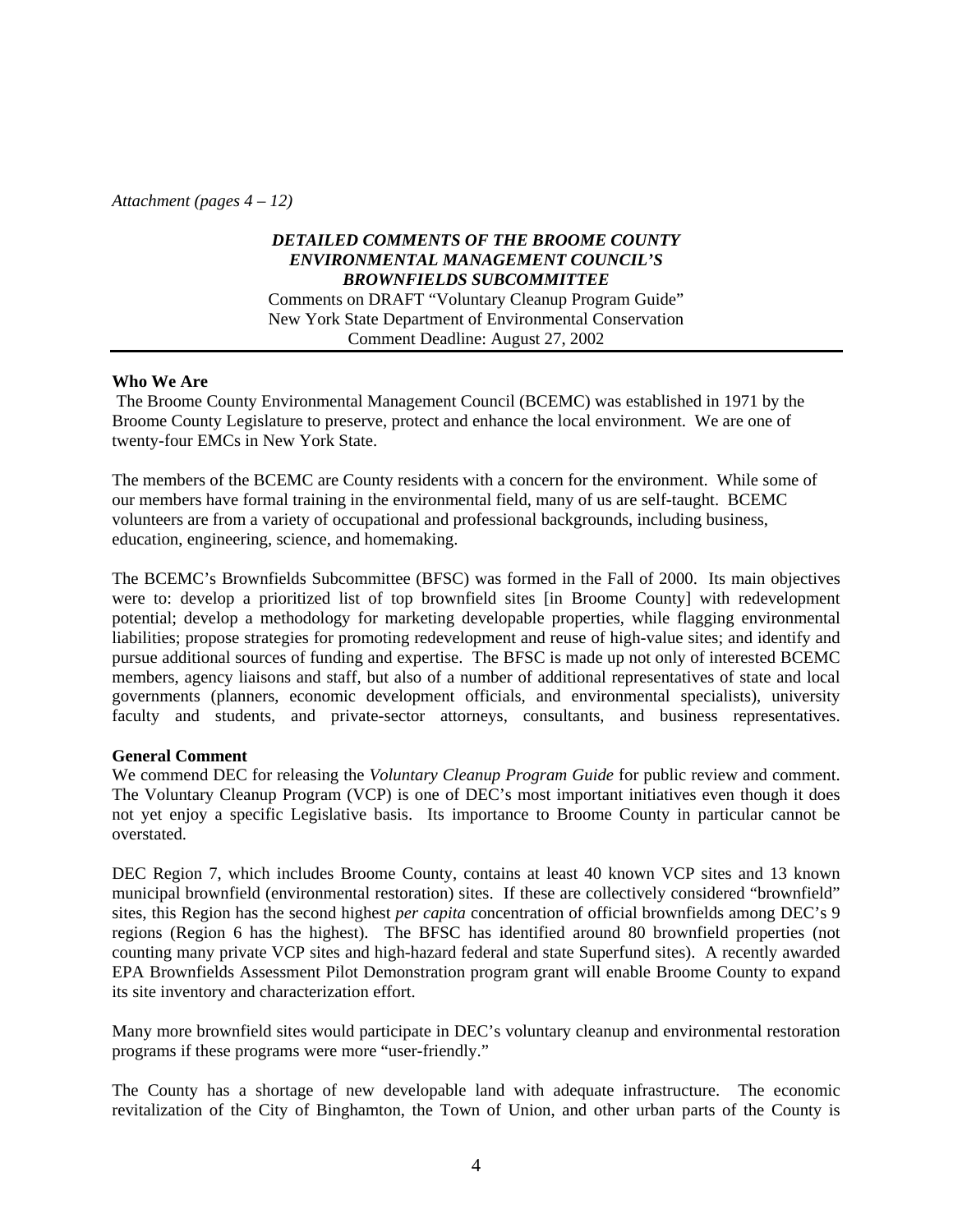critically dependent on the ability of local governments and private owners to recycle previously used industrial and commercial land. Since many of these sites are or may be contaminated, DEC and the VCP could play a major role in returning these sites to productive use. Unfortunately, some elements of the existing VCP have prevented this program from realizing its potential.

The BFSC offers the following comments and suggestions out of a desire to strengthen both the environmental protection and the economic revitalization functions of DEC's voluntary cleanup program.

### **1. Role of the NYS Department of Health (DOH) Needs to be More Clearly Defined and Limited:**

There is a basic disconnect in the roles and responsibilities of DOH as currently outlined in the Program Guide. On the one hand, DOH is not a party or signatory to the Voluntary Cleanup Agreements (VCA) entered into between cleanup volunteers and the DEC, and is therefore not subject to or bound by the terms of these Agreements. But, on the other hand, DEC (as reflected in the Program Guide) has given DOH considerable authority to participate with DEC in the oversight and approval (or disapproval) of voluntary cleanups.

**Comment:** We have no issue with DEC's desire to tap into DOH's considerable expertise on the public health implications of contaminated sites. Indeed, the concept of a cooperative effort by DEC and DOH is commendable. However, we do have major concerns with the mechanics of the proposed arrangement, which has been in place informally for several years.

We have been told that DOH representatives sometimes add significant delay and cost to the VCP process by taking too long to submit comments to DEC, by adding onerous new requirements beyond the scope of voluntary cleanup agreements (or their authority under the Public Health Law), and by not sufficiently explaining in writing to the cleanup volunteer (or DEC) the reasons for their comments or the need for additional measures.

If DEC desires to give DOH the power (i.e., by withholding or delaying its written concurrence) to block approval of VCP investigation and remedial action work plans (§§ 6.7.2, 7.5.2) and acceptance of investigation and remediation reports (§ 2.5), it should only do so subject to the following criteria and safeguards:

- (a) DOH's role (whether advisory or sharing in DEC's review and approval authority) should be specifically delineated in the Program Guide. It should be clear to all concerned what the issue areas are on which DOH comments and involvement are being sought. For example: evaluating sitespecific exposure pathways with a potential to adversely effect public health (as set forth in a qualitative exposure assessment); and assessing the need for and adequacy of a Community Air Monitoring Plan at sites where VOC and/or particulate emissions are deemed to be a concern); etc.
- (b) DOH's concurrence should be sought only on issues within its scope and authority under the Public Health Law (see, e.g., PHL § 1389-b), or on closely related issues, where a VCP site poses "serious public health problems" or "conditions dangerous to life or health".
- (c) DOH should not be given veto power over a volunteer's work plan or submittal unless it has become a party to the VCA and agrees to be bound by its terms and by any resulting liability release (§ 4.4). If DOH is not a party to the VCA, any inputs it provides to DEC must be considered solely advisory and subject to the same timing, relevance, and explanation constraints as DEC is itself.
- (d) DOH could be of additional assistance to DEC if the two agencies collaborated on development of guidance on "presumptive remedies" for frequently occurring site contamination scenarios (e.g., sites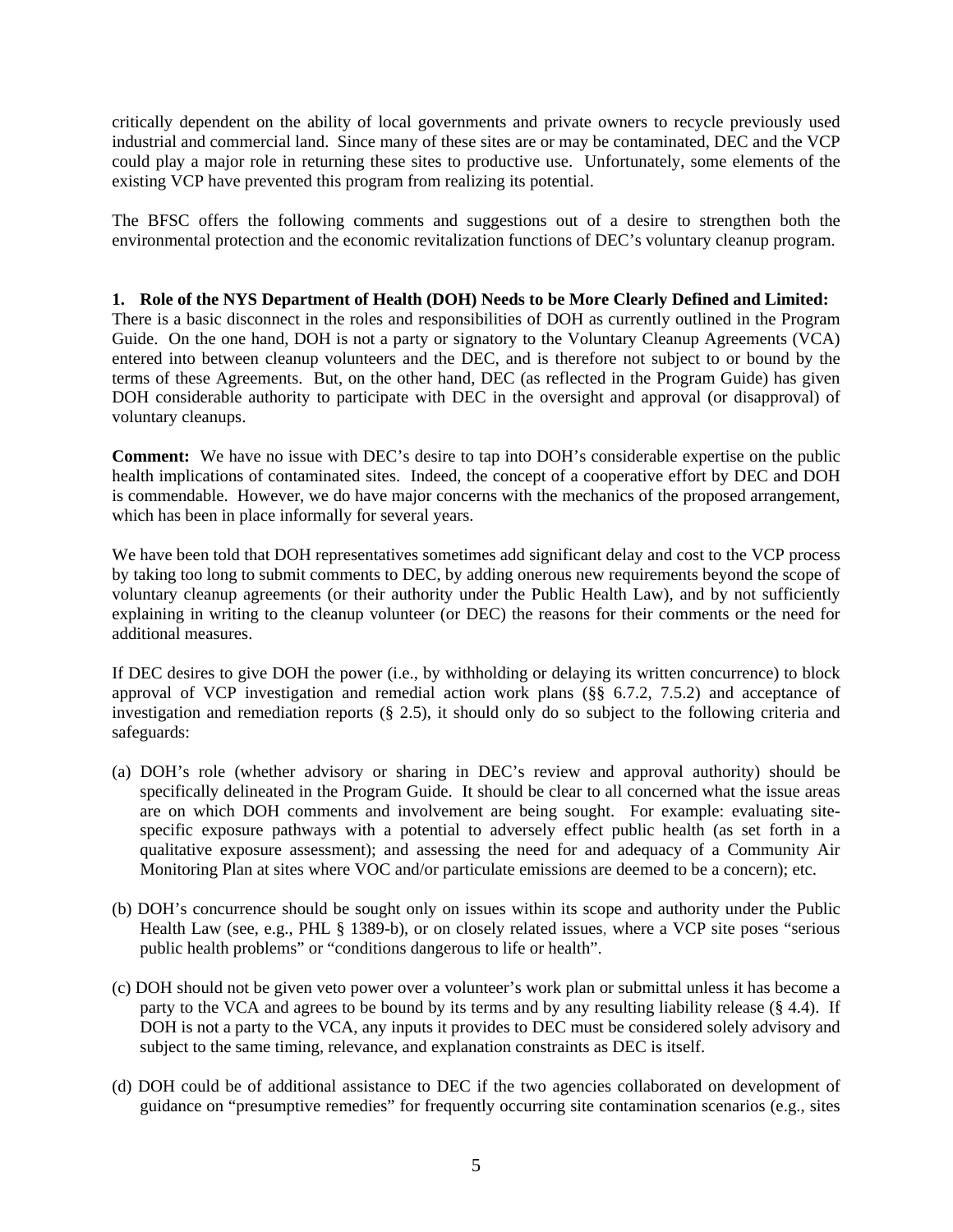contaminated with dry cleaning solvents; heavy metal-contaminated sites; sites with petroleum contamination; sites with PAH contamination). Such presumptive remedies would allow cleanup volunteers to initiate a remedy more quickly. This would not only bring more rapid environmental and public health benefits, but it would reduce delay, save money, and allow more efficient allocation of agency oversight resources.

### **2. Release where no further action is needed:**

The Program Guide provides that a liability release will be issued where an investigation is "completed under Department oversight and pursuant to a VCA" and it is determined that "no remediation is needed to meet the remedial goal of the VCP" (§§ 1, 8.2.2). It also specifies (§ 4.4) that "a Volunteer must perform substantive work under a VCA to receive a Release from the Department" and that work done without DEC oversight and approval "may not be usable" under the VCP and "may not be sufficient to warrant a release" from DEC. Section 6.3.1 makes clear that the only latitude DEC is prepared to provide in accepting "analytical data generated without Department oversight," is where it is submitted in conjunction with new data generated by the volunteer under DEC oversight as part of the VCP."

**Comment:** With the exception of Class 2 inactive hazardous waste sites, which are only allowed to participate in the VCP at the behest of a non-"PRP" [a "PRP" is a "potentially responsible party" in Superfund nomenclature], most sites in the VCP are only slightly or moderately contaminated. If a site is obviously clean or otherwise requires no further action, why should DEC be unwilling to *consider* (if so requested and given adequate documentation) granting a liability release or a less formal "No Further Action" letter, even in the absence of DEC oversight and approval or where "substantive work" has not been carried out under a VCA?

(a) DEC should be promoting the identification and certification of no-risk and low-risk brownfield sites suitable for productive reuse. It should not matter what precise procedure was used to arrive at the no-risk or low-risk characterization, as long as it is adequately substantiated. The Program Guide should not rule out the possibility of providing some form of "No Further Action" letter (or even a full liability release) where DEC has reasonable assurance, based on appropriate quality control and other criteria set by DEC, that they pose no ongoing risk. One example where this approach may be warranted is a site on which a qualified environmental consultant has performed an ASTM-compliant Phase II environmental site assessment, and concludes, after reviewing sampling and analysis results that, if certain steps are taken by the site owner or prospective purchaser (e.g., removal and proper offsite disposal of stained soils and leaking tanks), there are no further environmental concerns. If a bank asks for "a letter from DEC" before it will finance a development project on the site, why should DEC not be willing or eager to provide one—as long as it is given the opportunity to review the Phase II report and concur in the adequacy of its analysis?

Indeed, in Section 6.3.1, DEC already recognizes that it is appropriate and advantageous for the Department to "accept analytical data generated without Department oversight," where the Volunteer "show[s] that the results are valid and useable" (e.g., "through the submittal of validation reports or Data Usability Summary Reports"). Instead of limiting its acceptance of prior assessment results to cases where a Volunteer has decided to participate in the VCP, but has prior data it wants to incorporate, we encourage the Department to adopt a broader, more flexible policy on validation of privately-generated analytical results. (DEC might wish, for example, to limit its acceptance of privately-generated Phase II ESA results to situations in which the ESA consultant or the person retaining the consultant provided timely advance notification to DEC that Phase II sample-taking would be occurring and DEC was given the opportunity to be present and, if desired, to take split samples.)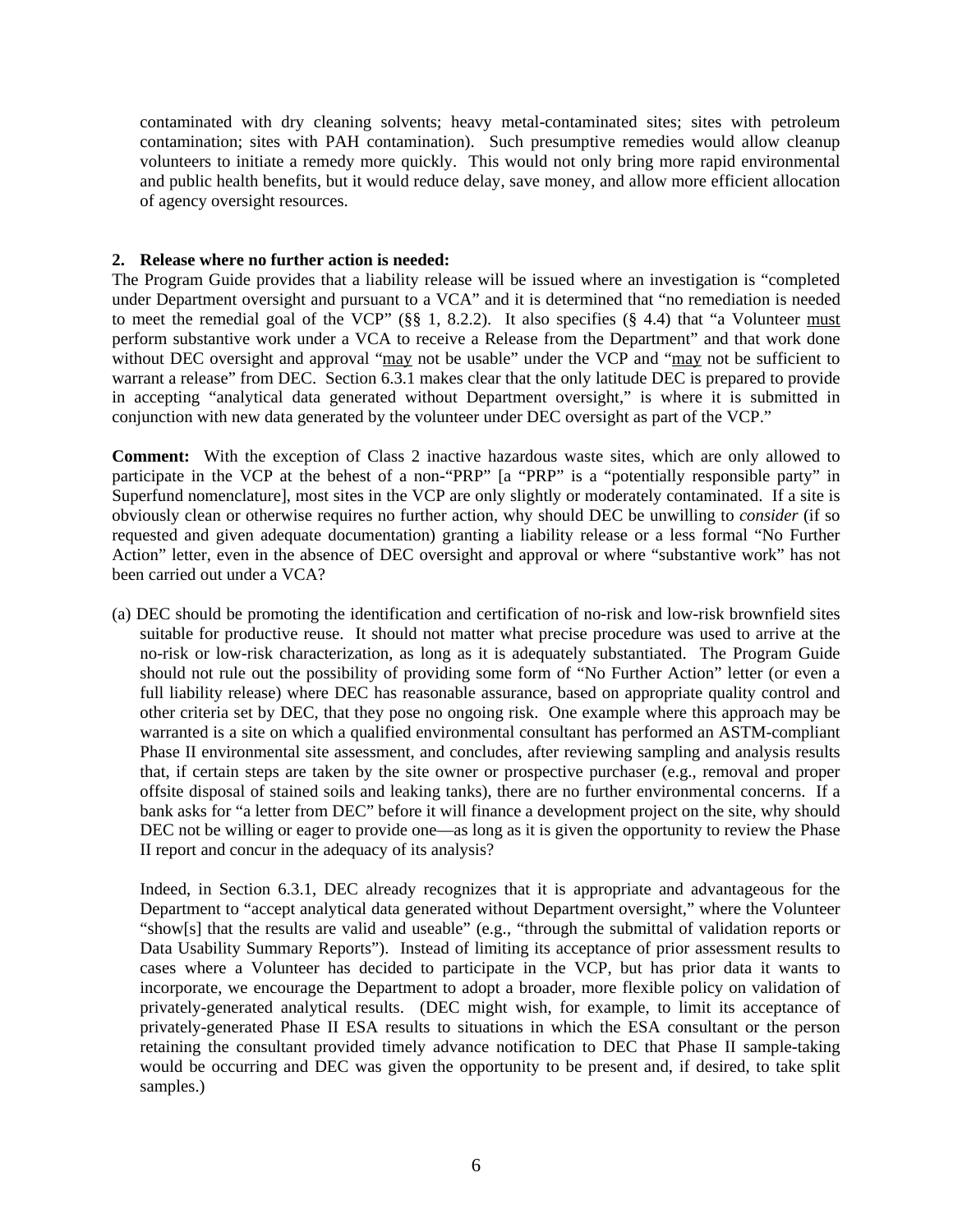(b) Although DEC may wish to concentrate its resources on higher-risk sites, low-risk sites of this kind should rather be viewed as "low-hanging fruit" that are ripe to be harvested. It is hard to imagine a more socially beneficial role for DEC to play (and take credit for) than to help clear the way for dozens (or even hundreds) of low-risk sites to be returned to productive use.

### **3. Hazardous substance site:**

The Program Guide defines such a site  $(\S$  2.1.1) broadly (similar to the federal CERCLA definition) to include any kind of "hazardous substance." See also § 4.4.5 (extension of reopener to "hazardous substance" sites). However, as is generally recognized, New York's State Superfund Law is not as broad as federal Superfund and does not include "hazardous substance" sites that contain neither hazardous wastes nor petroleum. *ECL § 27-1301 et seq*. This omission of hazardous substance authority under State Superfund is one of the problems the Governor is seeking to correct in his Superfund Reform proposals.

**Comment:** It is not clear whether it is appropriate under existing New York State law to include nonwaste, non-petroleum "hazardous substance" sites within the ambit of the VCP.

## **4. SEQRA exemption except for innocent non-owners:**

It is anomalous to subject cleanup volunteers who are innocent non-owners to SEQR review, while culpable responsible parties and (legally responsible) current owners are both exempt from SEQR review based on SEQRA's enforcement exemption. (§ 2.4.)

**Comment:** This anomaly could be eliminated by making voluntary cleanups at the behest of innocent non-owners a "Type II" action under 6 NYCRR 617.13—at least where the site involved is not a "Class 2" State Superfund site. The SEQR "Type II" list is the list of actions NOT requiring review under the State Environmental Quality Review Act based on their presumptive lack of environmental significance. Given the nature of voluntary cleanups which are designed to *enhance* environmental quality, such a listing is entirely appropriate. It is especially appropriate where the cleanup volunteer is an innocent nonowner with no connection to the original contamination.

We recognize that this anomaly could also be eliminated by revoking ALL exemptions for VCP sites. Although this solution could be viewed as more protective of health and the environment than expanding the current exemption, we assume that repeal or modification of the existing enforcement exemption is not a near-term option. (Even if such a change could be engineered, some would argue that, delaying environmental enforcement action pending completion of SEQR review would be a "cure" that is worse than the current "disease.") For purposes of these comments, we assume that this option is not realistically available at this time.

## **5. Re-openers for off-site migration and previously unknown conditions:**

The Program Guide distinguishes between "PRPs" and innocent owners and non-owners with respect to off-site migration of contaminants (§ 6.1). "PRPs" are required to remediate such contamination; innocent owners and non-owners are not (but they have some investigation responsibilities). The Program Guide also provides for reopening a liability release for further investigation or remediation (§ 4.4.1) where contaminants migrate off-site and cause consequential impacts on environmental resources, human health, or other biota—but only if the cleanup volunteer is a "PRP". (If the liability release was obtained by a non-PRP, DEC's policy is to hold the PRPs, if any, responsible for needed cleanup. If no viable PRPs can be found, DEC will abate the offsite migration problem itself, using State cleanup funds.)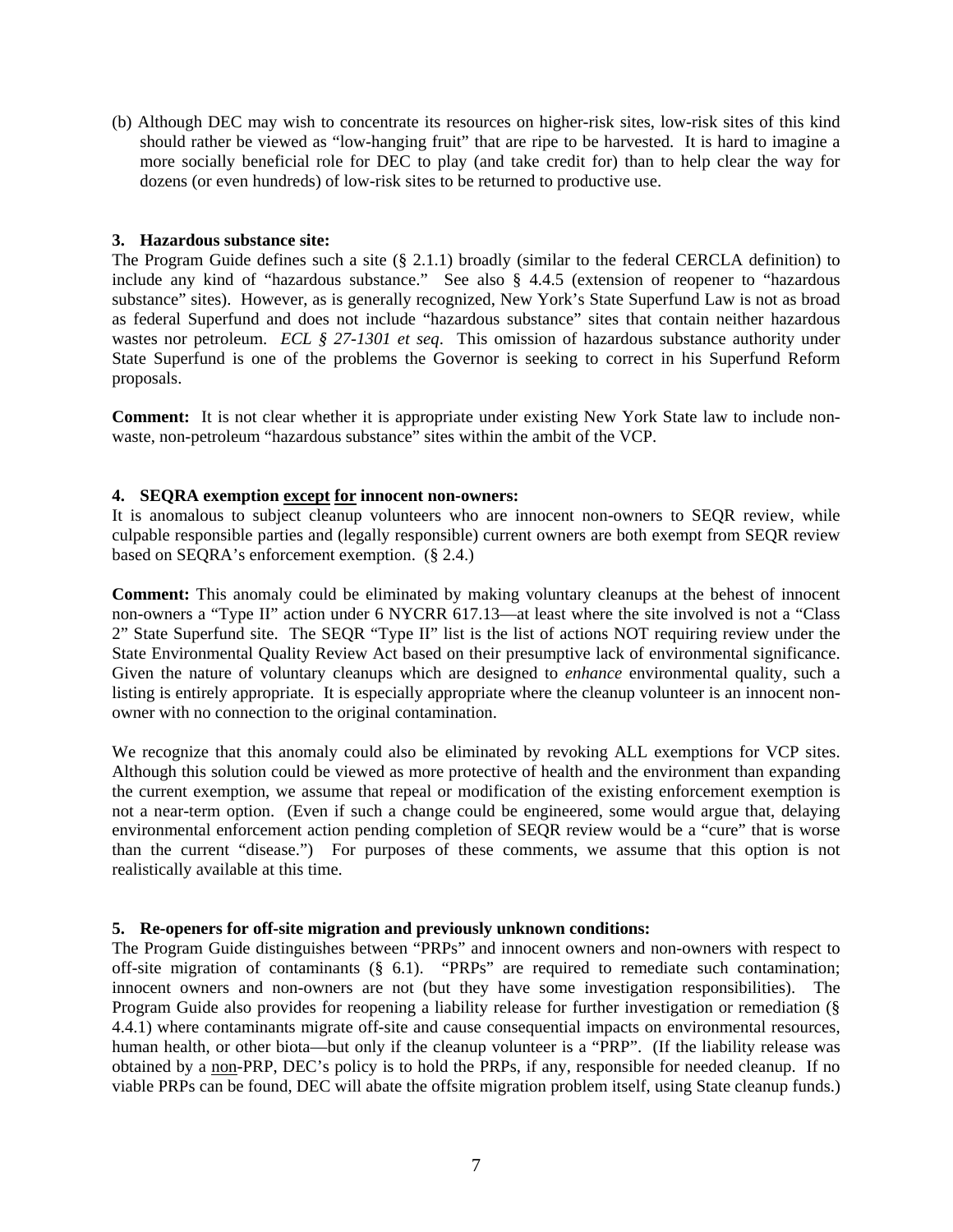A liability release can also be reopened (§ 4.4.2) when previously unknown environmental conditions are discovered that limit the protectiveness of the previously implemented work plan.

The Program Guide does not address the situation where contamination of the subject site *originates* offsite on or under a contiguous property.

**Comments:** It is commendable that DEC has seen fit to limit the liability of non-"PRPs" for off-site migration of contaminants. This is fully in keeping with the principles that "the polluter should pay" and the innocent should not be punished. However, we urge DEC to consider going a step or two further:

(a) The reopener for newly discovered environmental conditions does not distinguish between "PRPs" and innocent owners or non-owners. DEC should consider following its approach to OFFSITE migration of contaminants (where it absolves innocent owners and non-owners from cleanup responsibility), by freeing at least innocent non-owners from any further cleanup responsibility if newly discovered contamination is found ONSITE after receipt of a liability release. (The State of New Jersey goes even further, in absolving both innocent owners and non-owners from responsibility for newly discovered onsite or offsite contamination.)

As in the case of off-site releases, if additional cleanup is needed, DEC should pursue the responsible parties (or, if necessary, perform the necessary cleanup itself). Finding previously missed contamination that undermines a previous response action is not likely to be a frequent occurrence. However, the psychological importance of being able to assure a non-"PRP" (especially an innocent non-owner) that once a liability release has been issued it is (virtually) inviolate cannot be overemphasized. (It is one of the key factors cited by New Jersey officials as contributing to the success of their VCP.)

(b) The Program Guide does not address the situation where contamination of the subject site *originates* offsite. DEC should add an exemption similar to that recently enacted in the new federal Brownfields Revitalization Act (P.L. 107-118) for contamination *originating* offsite on or under a contiguous property (new CERCLA § 107(q), 42 U.S.C. § 9607(q)). The federal approach is to not treat as a potentially responsible "owner" or "operator" a person who owns a property that was contaminated by the acts or omissions of unrelated entities on contiguous (or similarly situated) property. As under the federal approach, the property owner would only be relieved of liability if the owner had no "relationship" to the party responsible for the contamination, and if the owner did not know or have reason to know of the contamination when the property was acquired.

## **6. Relationship between the VCA and the Registry:**

The Program Guide takes what may be a counter-productive approach in how it proposes to handle the possibility of Registry listing of a site being addressed under the VCP. It is appropriate to defer Registry listing (of a site that would normally be listed) to encourage investigation and remediation under the VCP (§ 6.1). Calling upon DEC (§ 8.1.2) to reconsider a site's Registry status based on information generated during a VCA-generated investigation is more problematic (especially for an innocent non-owner). Even worse, is using the threat of Registry listing (§ 6.1) as a way to "encourage" an innocent owner or nonowner into taking responsibility for off-site contamination (for which they would not otherwise be responsible) simply to avoid the stigma of Registry listing.

**Comments:** The polluter should pay, but the innocent should not be punished or intimidated. Cleanup volunteers are more likely to come forward and investigate and remediate sites for which they are not responsible, if coming forward reduces rather than increases their liability exposure. Threatening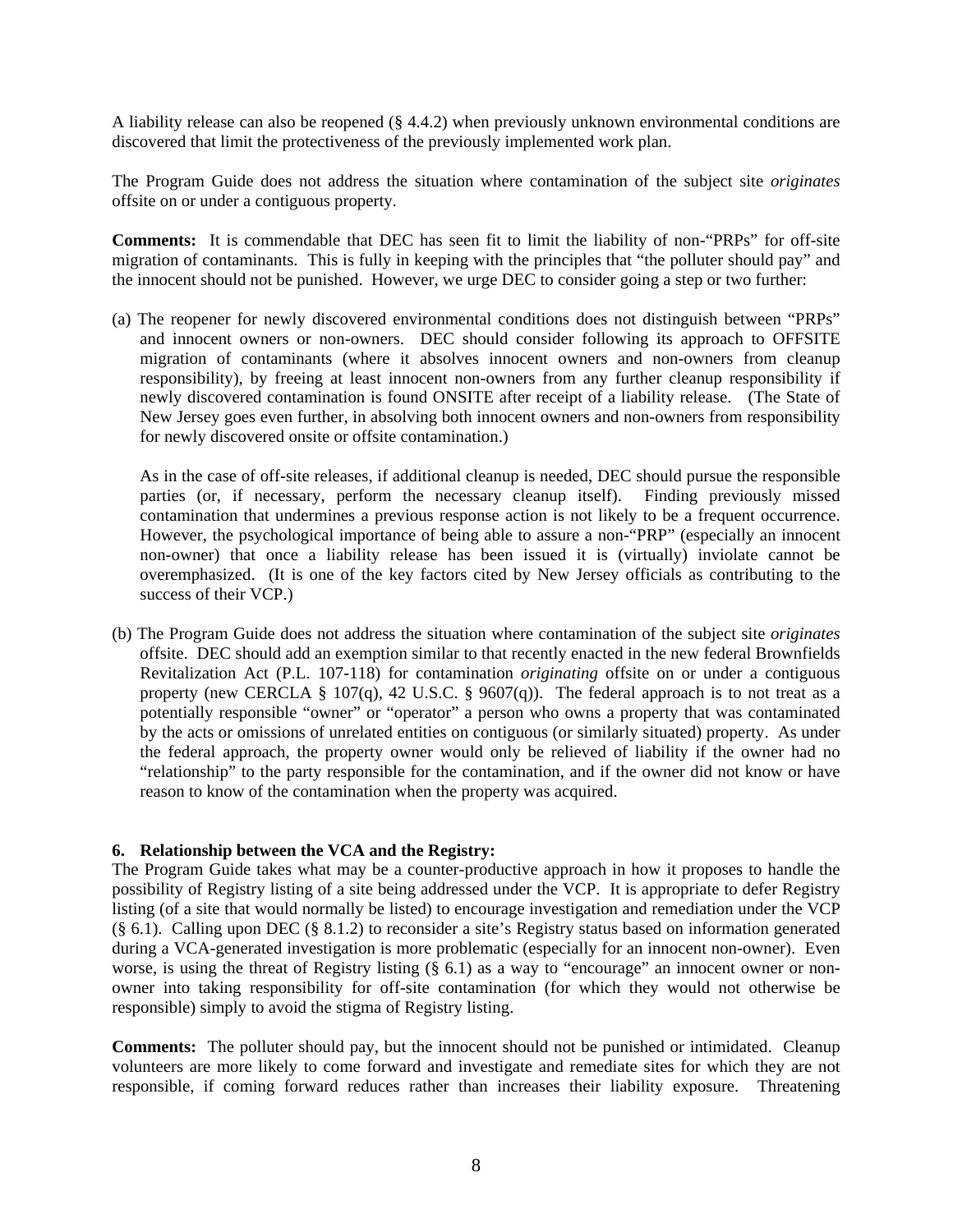innocent non-"PRPs" with the stigma of Registry listing to coerce them into doing something they could not otherwise be required to do is both wrong and counter-productive.

- (a) DEC should consider following the example of the State of Maryland, which has had great success in involving sites in its VCP by (i) offering free (very thorough) baseline site assessments (funded by U.S. EPA), coupled with (ii) a commitment not to pursue non-PRPs no matter what the assessments turn up and even if the volunteer opts to withdraw from the VCA. This has allowed many more sites to be characterized, remediated and recycled than would otherwise have been the case.
- (b) Even if DEC does not adopt Maryland's approach to site assessments, it should *at least* adopt a similar philosophy with regard to the proper relationship between the VCP and the Registry-listing process under State Superfund. Specifically, DEC should establish a firm policy *against* post-VCA Registry listings in circumstances likely to be counter-productive to the goals of the VCP. For example, after completing an investigation-VCA at a site that was never previously proposed or considered for Registry listing, an innocent owner or non-owner should not have to worry about the threat of the site being listed on the Registry as a result of information uncovered during the VCP process. If entering into an investigation-VCA can yield information that DEC will use to list the site, few volunteers will knowingly place themselves in that situation. (If an environmental hazard materializes, DEC can still pursue it in the same way off-site contamination is addressed under §6.1.)
- (c) As a matter of fairness and good public policy, DEC should also never use the threat of Registry listing as a way to coerce innocent parties to take responsibility for off-site contamination (where they would not otherwise be required to do so) simply to avoid the stigma of Registry-listing.

#### **7. Qualitative exposure assessments:**

The Program Guide requires (§ 6.6) all Volunteers to complete a "qualitative on-site and off-site public health exposure assessment."

**Comments:** There are many useful roles (and some counter-productive roles) such an exposure assessment *could* perform, but the Program Guide does not explain how DEC plans to use it.

- (a) The Guide should recognize that the same magnitude of exposure assessment, or level of detail, should not be necessary in all cases.
- (b) One of the best uses of an exposure assessment in a VCP is to provide a basis for risk-based decisions on cleanup standards geared to particular end-uses. The Program Guide should state as explicitly as possible, how an exposure assessment will be used in defining cleanup goals.
- (c) If the requirement of preparing a "Community Air Monitoring Plan" (Appendix D) is to be retained in its present form, it should not be required in all instances. (See Comment 8, below.) At most, air monitoring of this type should be required only where a qualitative exposure assessment indicates that there is a site-specific risk of significant exposure by potentially dangerous VOCs and particulates of sensitive receptors.
- (d) The importance of exposure assessments also demonstrates the short-sightedness of forcing cleanup volunteers to choose registered Professional Engineers as their preferred environmental consultants. Many other disciplines are better suited to performing exposure assessments. (See Comment 9, below.)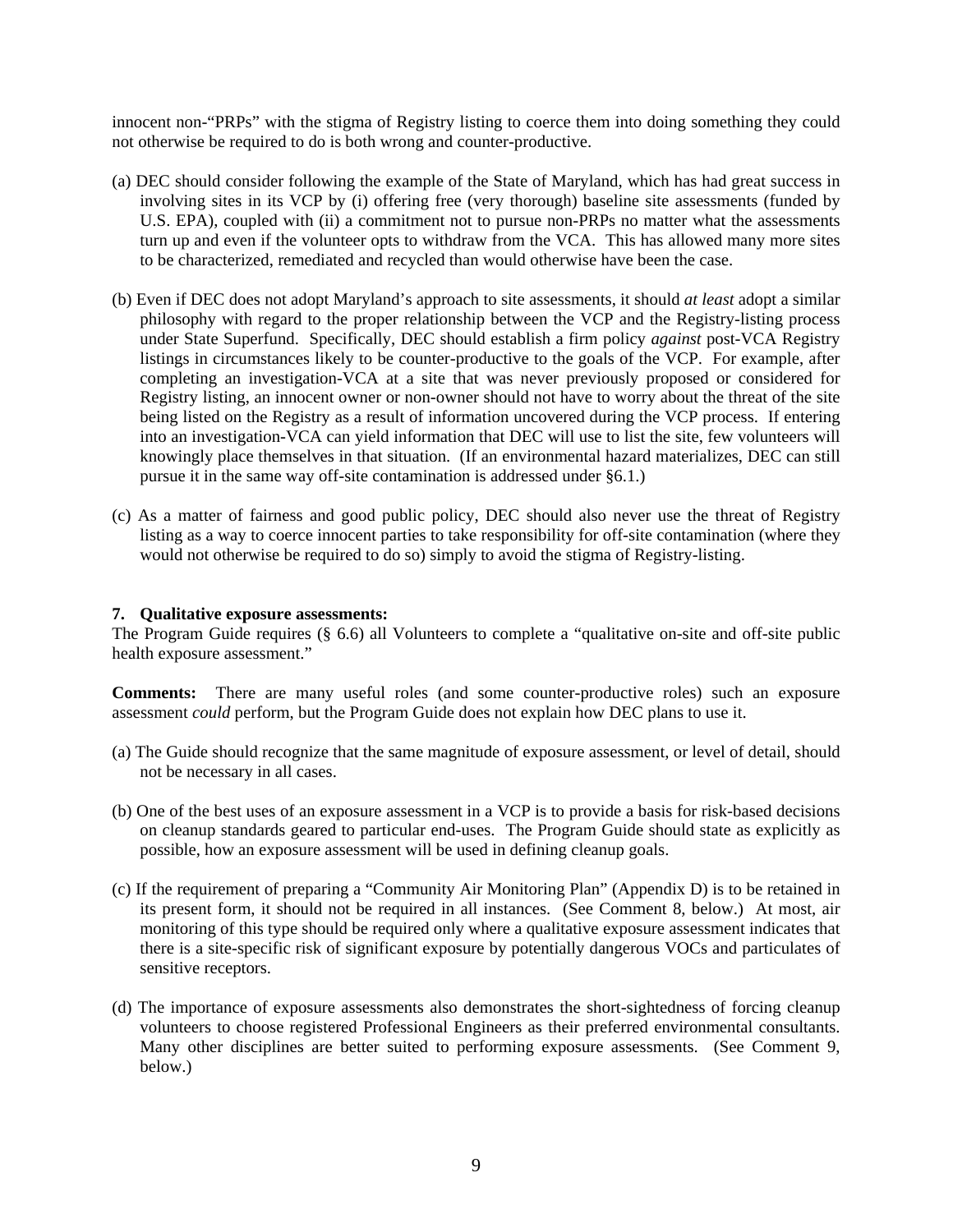### **8. Community Air Monitoring Plan (Appendix D):**

The Program Guide makes no reference to "Community Air Monitoring Plans" (CAMP) other than in Appendix D. There is no indication as to where a CAMP might fit in the sequence of events relating to the development or implementation of Investigation Work Plans (§ 6) or the Remedy Selection process (§ 7), or how to determine when such a Plan is needed. Appendix D itself is ambiguous: "*Depending upon the nature of known or potential contaminants* at each site, real-time air monitoring for volatile organic compounds (VOCs) and/or particulate levels at the perimeter of the exclusion zone or work area *will be necessary*. Most sites *will involve* VOC and particulate monitoring …." It also states: "Specific requirements should be reviewed for each situation in consultation with NYSDOH to ensure proper applicability."

**Comments:** As stated in § 6.1, "Volunteers commit to completing the *specific activities* set forth in the Investigation Work Plan." If the Work Plan lacks "specific activities," with details to be provided later in consultation with DOH or DEC, one of the major purposes of the VCP will not be fulfilled: predictability and certainty as to cleanup goals and standards.

- (a) DEC should provide definitive criteria for determining when a CAMP is really necessary and when it would be overkill.
- (b) Alternatively, the qualitative public health exposure assessment (§ 6.6) would be the logical place to determine whether VOCs and/or particulates are present under circumstances which could potentially threaten the health of downwind receptors. If they are, a CAMP might be necessary and appropriate. If they aren't, preparing a CAMP would be an inefficient use of resources.

#### **9. Certification by a licensed professional engineer:**

The Program Guide requires: that all Remedial Design and Remedial Action work plan documents "be signed and sealed by a licensed professional engineer registered in New York State" ("P.E. Certification")  $(\overline{\S}$  7.1.5); that there be an "Engineering Evaluation of the Remedy" ( $\S$  7.3(2)); that a P.E.-certified Remedial Action Selection Report document evaluation of the remedy in accordance with the Part 375 remedy selection factors (§ 7.4); that a final engineering report and as-built drawings are provided within 90 days after the remediation is complete (§ 8.3.1); and that the Remedial Action Work Plan is implemented by the P.E. and all construction activities were personally witnessed by the P.E. (§ 8.3.1). The only exception to P.E. oversight and certification are certain underground storage tank closures. The Program Guide accepts no other form of certification, qualification, or training, and mandates the use of no other environmental or technical discipline.

**Comments:** The Program Guide's approach on this issue is unnecessary and inappropriate.

- (a) It is reasonable to require a P.E. to stamp plans for "a full-scale remedial design" (§ 7.2) or other complex engineering designs. It is not reasonable to allow only a P.E. to certify that a proposed cleanup plan is the best way to minimize environmental and public health risks. No other state (to our knowledge) assigns such a major role to P.E.s in its VCP.
- (b) Requiring the use of State-licensed engineers is not the only way, or even the best way, to ensure the use of high-quality VCP consultants or to discipline sub-standard performance. For example, DEC could rely on professional certifications provided by various professional associations and standardsetting bodies. These are generally based on competitive examinations, education, and experience, and are often more rigorous than New York State's procedures for licensing P.E.s.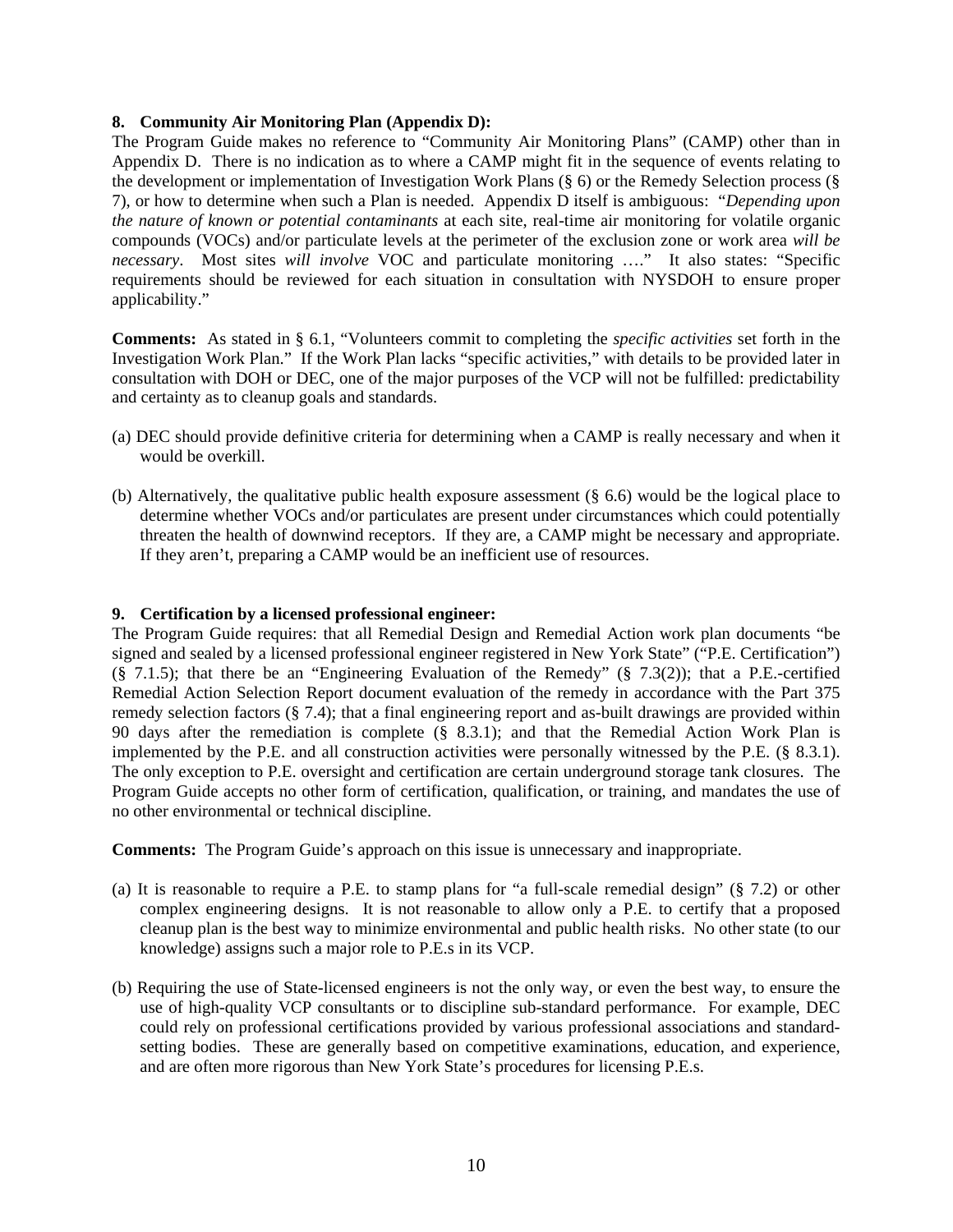- (c) The free marketplace already provides an efficient means of screening out substandard or unethical consultants. If the work-product of certain environmental consultants selected by Volunteers is routinely rejected by DEC and must be repeatedly redone at the Volunteer's expense, those consultants will become quickly identified as not producing results acceptable to DEC. Property owners, developers, and prospective purchasers will "get the word" and cease to utilize such consultants. The market will clearly favor those consultants who consistently produce results that are accepted by DEC. A marketplace mechanism of this kind is appropriate where voluntary cleanups are being carried out with private funding and no financial assistance from the State is involved.
- (d) If not content to rely entirely on the marketplace, DEC could readily develop a list or a database of approved or acceptable VCP consultants based on a published Request for Qualifications (RFQ) to the consultant community. Listings could be tailored to the particular areas of specialized expertise required for different elements of the VCP. DEC has already established a "Qualified Remedial Consultants (QRC) List," for use by municipalities in the environmental restoration (brownfields) program. Under this program, municipalities may also justify the use of an unlisted consultant by providing "a description of the consultant's experience in investigating environmental contamination." The description "must document that the firm employs a sufficient number of staff with experience of sufficient duration, diversity, and expertise to complete the proposed project." A similar approach could easily be applied to the VCP—however, it should be recognized that in the municipal brownfields program government involvement in the screening of consultants is viewed as appropriate only because extensive State funding is involved.
- (e) The Program Guide's insistence on P.E.s for certain VCP tasks, in addition to its questionable benefits, also flies in the face of many VCAs which contain no such restrictions. After a cleanup volunteer has reached an agreement with DEC as to what will be required of it in the VCP, it is both unfair and a violation of a binding agreement to impose additional requirements by means of afterthe-fact policy pronouncements.

## **10. Evaluation of remedy against Part 375 factors:**

The Guide requires (§ 7.4) the proposed remedy to be evaluated "against the factors given in 6 NYCRR 375-1.10(c)"- except that it acknowledges that "it is not necessary to evaluate cost effectiveness or community acceptance in this evaluation." The factors which are required to be evaluated and addressed are: protection of human health and the environment; standards, criteria, & guidance (SCG); short-term effectiveness & impacts; long-term effectiveness & permanence; reduction of toxicity, mobility, or volume; and implementability.

**Comments:** These are the same factors (with the two indicated exceptions) that are required to be evaluated for State Superfund sites*.* They also closely resemble the evaluation criteria under federal CERCLA that are used for federal Superfund sites.

- (a) The VCP really needs its own remedy evaluation factors, as DEC seems itself to recognize by eliminating as irrelevant two of the original Part 375 factors. (Even more irrelevant would seem to be the use of Superfund-specified SCGs in the context of low-hazard VCP sites.)
- (b) If the Part 375 factors are to be retained in whole or in part, they should at least be supplemented by two factors that have some relevance to the VCP: i) protectiveness of the remedy in light of the current or anticipated land use; and ii) compatibility of the remedy with opportunities for productive reuse of the site and associated community benefits. (The first of these is also one of Governor Pataki's reform proposals - but does not require legislative authorization for non-Superfund, non-oil spill VCP sites.)